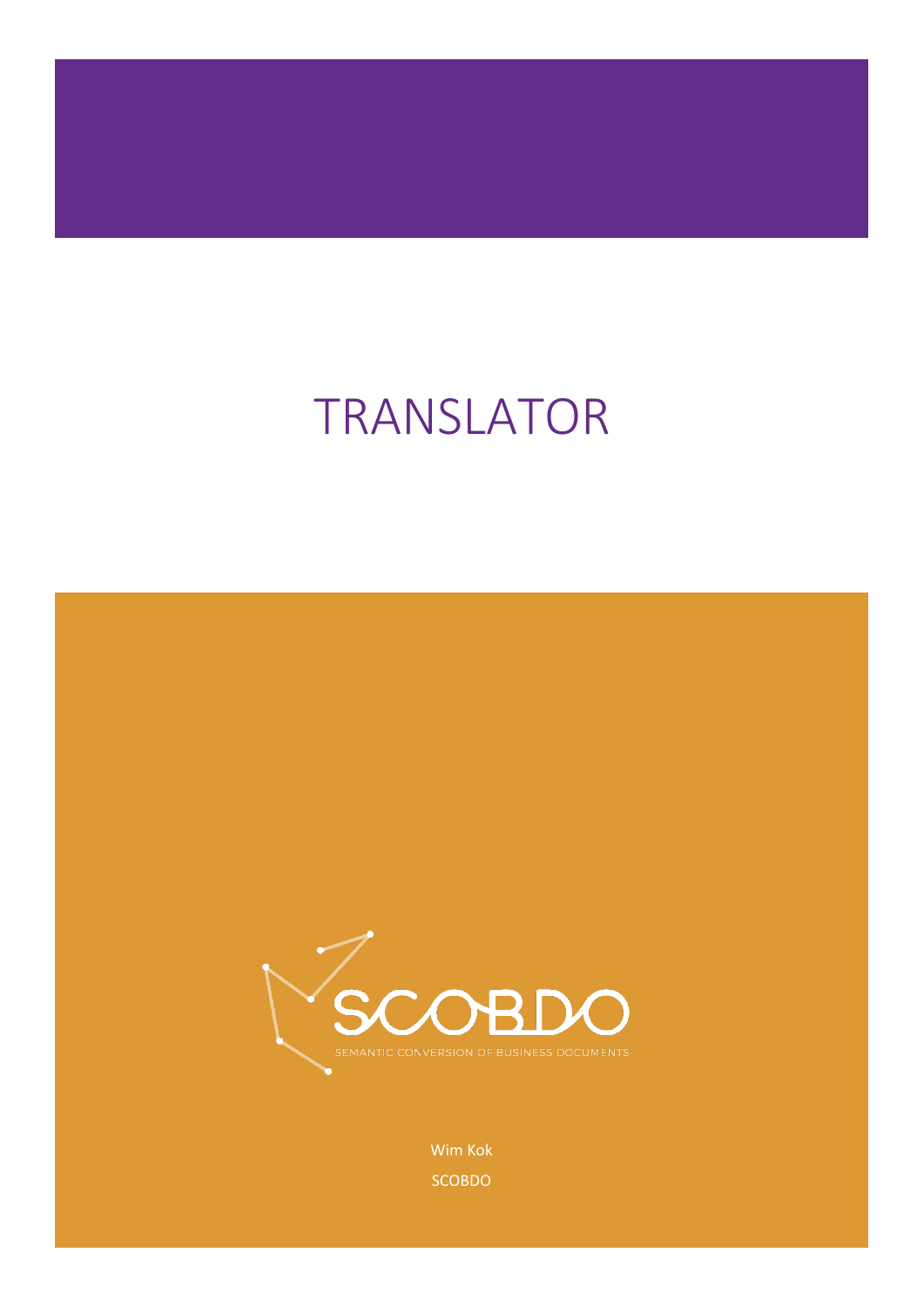

*Version history*

| Version | Date       | <b>Remarks</b>  | <b>Author</b> |
|---------|------------|-----------------|---------------|
| 0.1     | 05-12-2017 | Initial version | Wim Kok       |
| 0.2     | 27-12-2017 |                 | Wim Kok       |
| 1.0     | 18-01-2018 | Final version   | Wim Kok       |
|         |            |                 |               |
|         |            |                 |               |
|         |            |                 |               |

This is a living document. Functions may be added or changed as they are implemented.

*Status*

Public



## Co-financed by the European Union

Connecting Europe Facility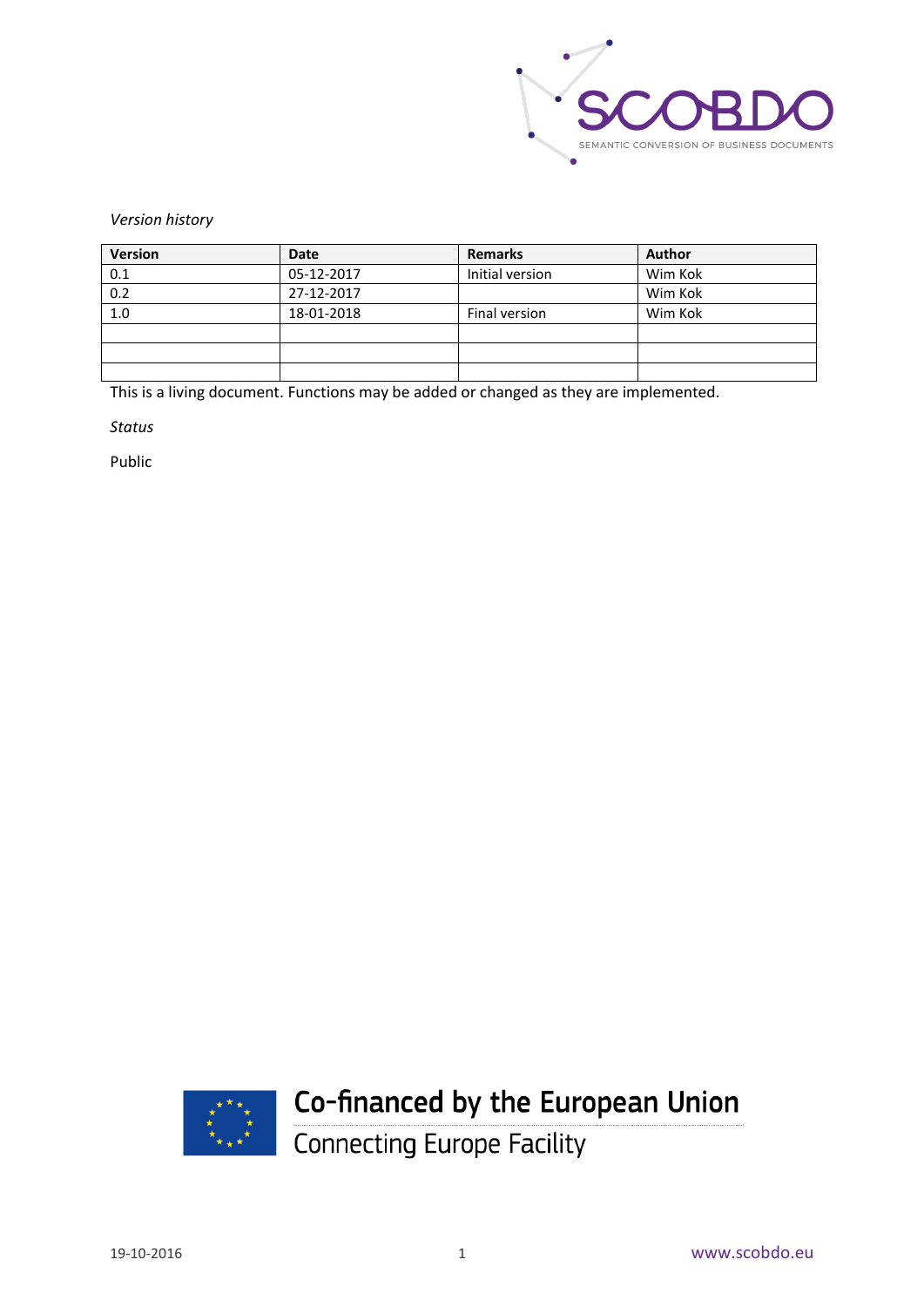

#### <span id="page-2-0"></span>Table of contents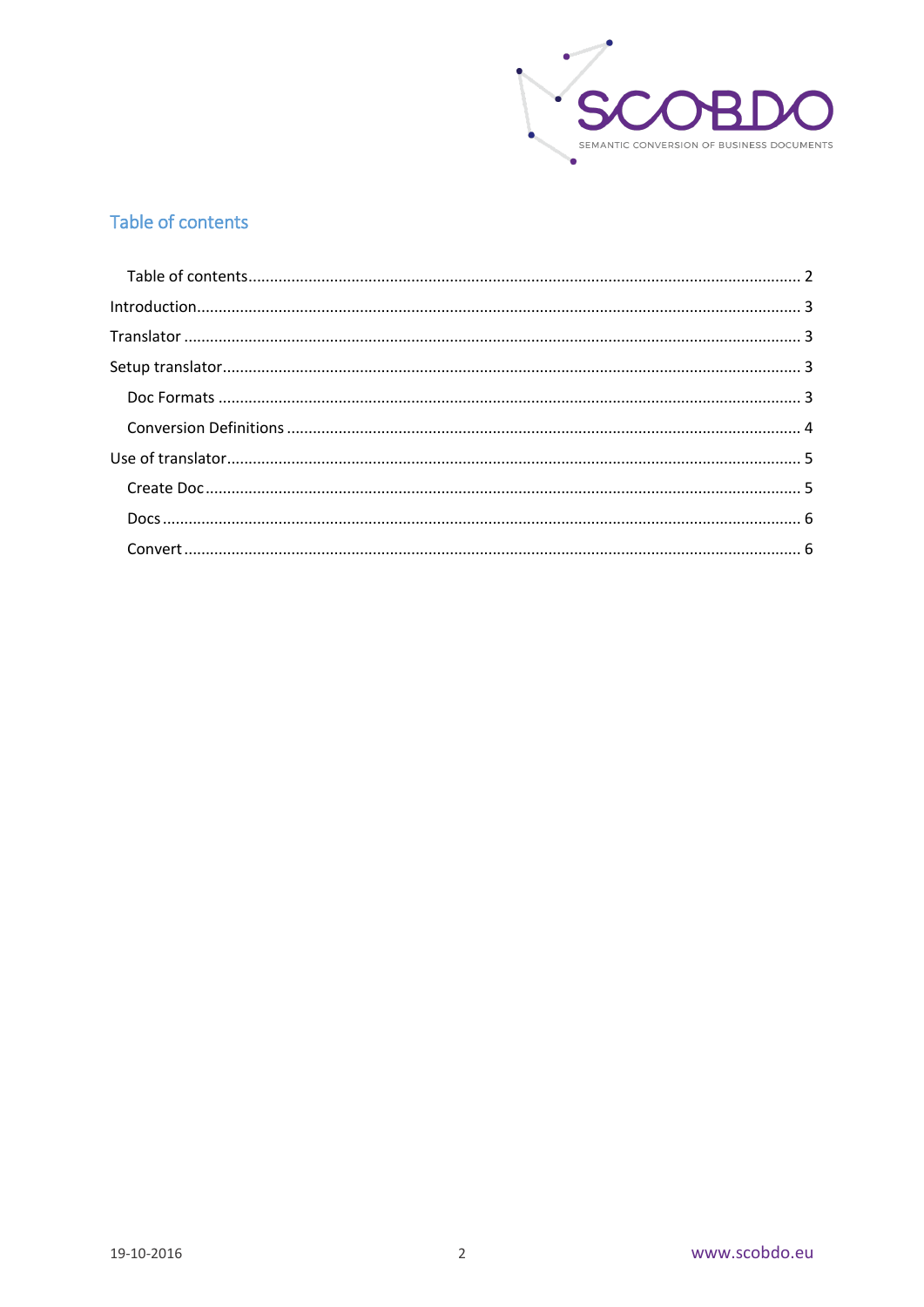

#### <span id="page-3-0"></span>Introduction

For end users it must be easy to convert documents from one type to another type. The end product of the mapping and mapping generator are technical products.

#### <span id="page-3-1"></span>Translator

The translator is an application in the eVerbinding platform. With this application a user is able to upload documents, identify document type and convert de document to another format.



The items "Doc Formats" and "Conversion Definitions" are only visible for advanced users.

#### <span id="page-3-2"></span>Setup translator

The setup consists in defining documents type and how they are identified. And define conversion possibilities based on conversion XSLT created by the SCOBDO portal.

#### <span id="page-3-3"></span>Doc Formats

Several document formats can be defined.

| <b>Doc Formats</b>           |                                                        |                          |                           |              |                                      |           |                  |
|------------------------------|--------------------------------------------------------|--------------------------|---------------------------|--------------|--------------------------------------|-----------|------------------|
|                              | 000                                                    |                          |                           | H            | Search                               | 3 Results | $\bullet$<br>÷   |
| <b>Document</b>              | $\div$                                                 | <b>Document Template</b> | <b>Status</b>             | $\triangleq$ | <b>Last Modified</b>                 | $\hat{=}$ |                  |
| ZUGFeRD 1.0 Extended DRAFT 5 |                                                        | Doc Formats              | Drafted<br>PLATFORM ADMIN |              | <b>PLATFORM ADMIN</b><br>27 Dec 2017 |           | $\sim$<br>٠<br>۰ |
| EN16931 - UBL 2.1 draft 4    |                                                        | Doc Formats              | Drafted<br>PLATFORM ADMIN |              | PLATFORM ADMIN<br>27 Dec 2017        |           | ÷                |
| Simplerinvoicing 1.2 Draft1  |                                                        | Doc Formats              | Drafted<br>PLATFORM ADMIN |              | <b>PLATFORM ADMIN</b><br>27 Dec 2017 |           | ٠<br>٠           |
|                              |                                                        |                          |                           |              |                                      |           |                  |
|                              |                                                        |                          |                           |              |                                      |           |                  |
|                              |                                                        |                          |                           |              |                                      |           |                  |
|                              | $\frac{1}{2}$<br>$\frac{1}{\sqrt{2}}$<br>$\frac{1}{2}$ |                          |                           |              |                                      |           |                  |

A format definition is done base on a XPATH and the value returned.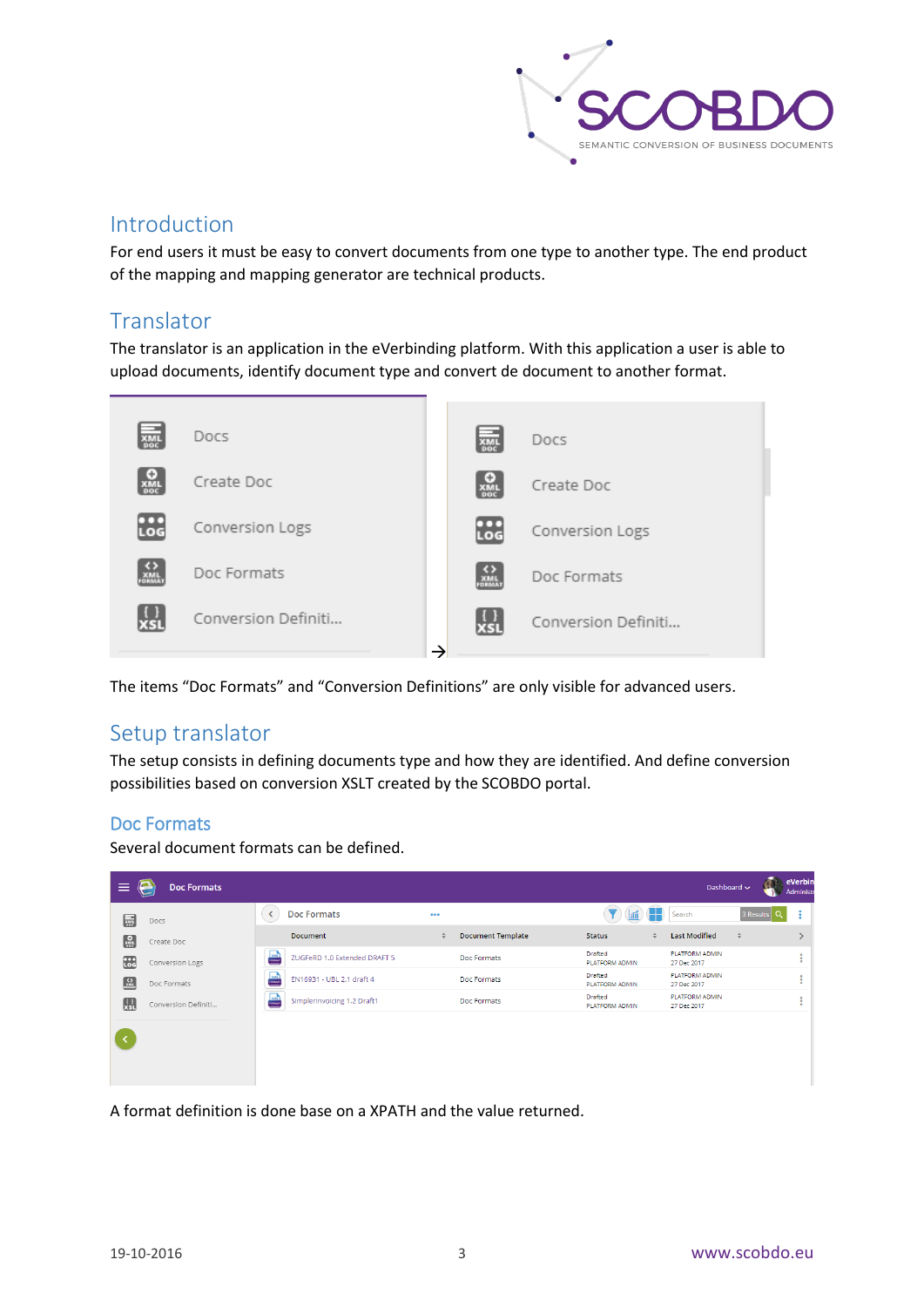

| Doc Formats/ZUGFeRD 1.0 Extended DRAFT 5                                                               |
|--------------------------------------------------------------------------------------------------------|
|                                                                                                        |
| Doc Format name*                                                                                       |
| <b>ZUGFeRD 1.0 Extended DRAFT 5</b>                                                                    |
| Source identifier*                                                                                     |
| urn:ferd:CrossIndustryDocument:invoice                                                                 |
| Source identifier xpath*                                                                               |
| /CrossIndustryDocument/SpecifiedExchangedDocumentContext/GuidelineSpecifiedDocumentContextParameter/ID |

#### <span id="page-4-0"></span>Conversion Definitions

The advanced user can define witch conversion are possible.

|            | <b>Conversion Definitions</b>                                          | 0.001 |                          |                                  | Search                               | 6 Results<br>Q |  |
|------------|------------------------------------------------------------------------|-------|--------------------------|----------------------------------|--------------------------------------|----------------|--|
|            | <b>Document</b>                                                        | ÷     | <b>Document Template</b> | <b>Status</b>                    | <b>Last Modified</b>                 |                |  |
| 四          | ProductiveMapping_ZUGFeRD 1.0 Extended DRAF Conversion Definitions     |       |                          | Drafted<br>PLATFORM ADMIN        | <b>PLATFORM ADMIN</b><br>27 Dec 2017 |                |  |
| <b>XSL</b> | ProductiveMapping_ZUGFeRD 1.0 Extended DRAF Conversion Definitions     |       |                          | Drafted<br><b>PLATFORM ADMIN</b> | <b>PLATFORM ADMIN</b><br>27 Dec 2017 |                |  |
| <b>XSL</b> | ProductiveMapping EN16931 - UBL 2.1 draft 4 Te Conversion Definitions  |       |                          | Drafted<br><b>PLATFORM ADMIN</b> | <b>PLATFORM ADMIN</b><br>27 Dec 2017 |                |  |
| 四          | ProductiveMapping_EN16931 - UBL 2.1 draft 4 Te Conversion Definitions  |       |                          | Drafted<br><b>PLATFORM ADMIN</b> | PLATFORM ADMIN<br>27 Dec 2017        |                |  |
| <b>KEL</b> | ProductiveMapping_Simplerinvoicing 1.2 Draft1_t Conversion Definitions |       |                          | Drafted<br>PLATFORM ADMIN        | <b>PLATFORM ADMIN</b><br>27 Dec 2017 |                |  |
| 四          | ProductiveMapping_Simplerinvoicing 1.2 Draft1_t Conversion Definitions |       |                          | Drafted<br>PLATFORM ADMIN        | <b>PLATFORM ADMIN</b><br>27 Dec 2017 |                |  |
|            | Conversion Definitions/ProductiveMapping ZUGFeRD 1.0 Exten             |       |                          |                                  |                                      |                |  |

| ProductiveMapping_ZUGFeRD 1.0 Extended DRAFT 5_to_EN16931 - UB                                |     | ProductiveMapping_ZUGFeRD 1.0 Extended DRAFT 5_t |
|-----------------------------------------------------------------------------------------------|-----|--------------------------------------------------|
| Source Format name*                                                                           | ৻৷১ | & Download                                       |
| <b>ZUGFeRD 1.0 Extended DRAFT 5</b>                                                           |     |                                                  |
| Source identifier<br>urn:ferd:CrossIndustryDocument:invoice                                   |     |                                                  |
|                                                                                               |     |                                                  |
| Source identifier xpath<br>/CrossIndustryDocument/SpecifiedExchangedDocumentContext/Guideline |     |                                                  |
| Target Format name*                                                                           |     |                                                  |
| EN16931 - UBL 2.1 draft 4                                                                     |     |                                                  |
| Definition status                                                                             |     |                                                  |

The XSLT Transformation file used is the XSLT file downloaded from the SCOBDO portal.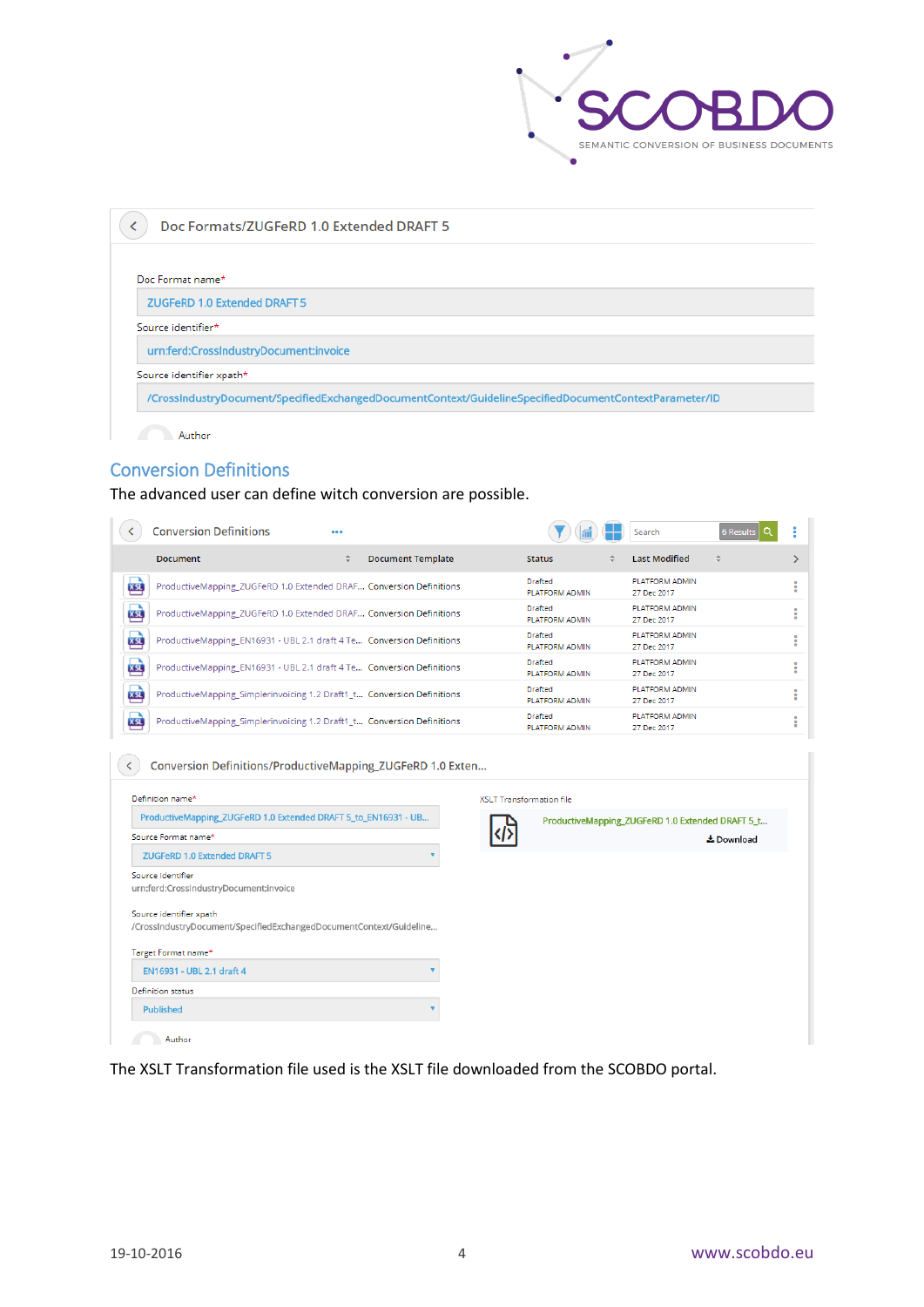

### <span id="page-5-0"></span>Use of translator

#### <span id="page-5-1"></span>Create Doc

| <b>Source Docs/Untitled Document</b>        |                                |
|---------------------------------------------|--------------------------------|
| History<br>Save<br><b>Detect</b><br>Share : |                                |
| Source Doc name*                            |                                |
| <b>Untitled Source Doc</b>                  |                                |
| Detected Doc Format name                    |                                |
|                                             |                                |
| Detected Doc Format identifier              | Drag and drop source docs here |
|                                             | or                             |
| Detected Doc Format identifier xpath        | <b>Browse Files</b>            |
|                                             |                                |
| <b>Available Target Formats</b>             |                                |
| Convert                                     |                                |
| Last converted                              |                                |
| Never                                       |                                |
| <b>Document Status</b>                      |                                |
| No file chosen                              |                                |

#### Upload document

| Source Docs/PV15042180_ZUGFeRD_1p0               |             | Document saved successfully |            |
|--------------------------------------------------|-------------|-----------------------------|------------|
| <b>History</b><br>Share<br>Save<br><b>Detect</b> |             |                             |            |
| Source Doc name*                                 | Source file |                             |            |
| PV15042180_ZUGFeRD_1p0                           |             | PV15042180_ZUGFeRD_1p0.xml  |            |
| Detected Doc Format name                         |             | <b>O</b> Replace            | & Download |
| Detected Doc Format identifier xpath             |             |                             |            |
| Available Target Formats<br>v<br>Convert         |             |                             |            |
| Last converted                                   |             |                             |            |
| Never                                            |             |                             |            |
| <b>Document Status</b>                           |             |                             |            |
| Uploaded                                         |             |                             |            |

#### Detect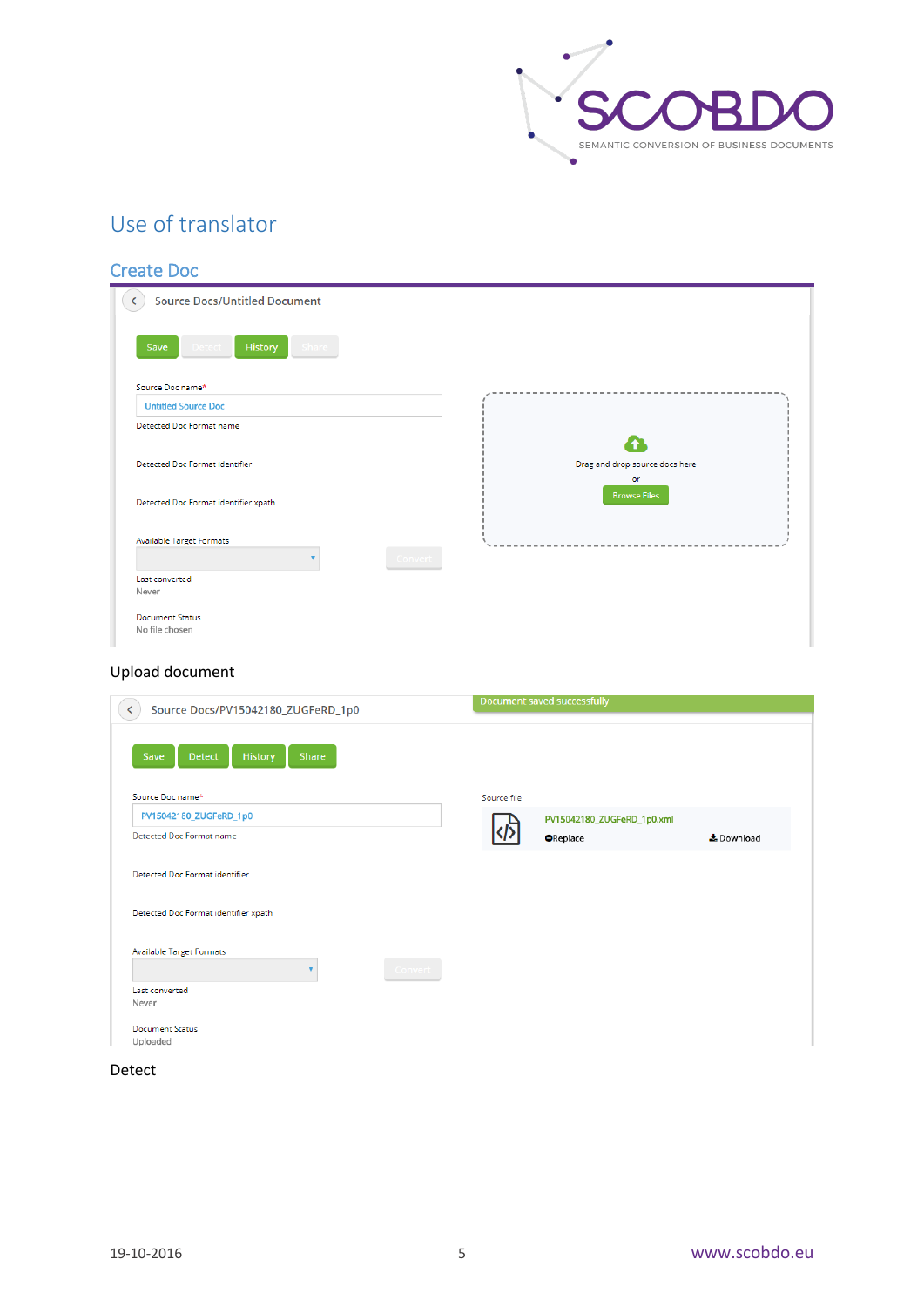

| Source Docs/PV15042180_ZUGFeRD_1p0                                                                         | Document updated successfully                                      |
|------------------------------------------------------------------------------------------------------------|--------------------------------------------------------------------|
| Save<br><b>History</b><br>Share                                                                            |                                                                    |
| Source Doc name*                                                                                           | Source file                                                        |
| PV15042180_ZUGFeRD_1p0                                                                                     | PV15042180_ZUGFeRD_1p0.xml                                         |
| Detected Doc Format name<br>ZUGFeRD 1.0 Extended DRAFT 5                                                   | <b>O</b> Replace<br>& Download                                     |
| Detected Doc Format identifier<br>urn:ferd:CrossIndustryDocument:invoice                                   |                                                                    |
| Detected Doc Format identifier xpath<br>/CrossIndustryDocument/SpecifiedExchangedDocumentContext/Guideline |                                                                    |
| <b>Available Target Formats</b><br>v<br>Convert                                                            |                                                                    |
| Last converted<br>Never                                                                                    |                                                                    |
| <b>Document Status</b><br>Detected                                                                         |                                                                    |
| <b>Docs</b>                                                                                                |                                                                    |
| <b>Source Docs</b><br>K<br>000                                                                             | 1 Results<br>i<br>Search<br>a                                      |
| <b>Document Template</b><br>$\div$<br><b>Document</b>                                                      | <b>Last Modified</b><br><b>Status</b><br>$\Rightarrow$<br>ê<br>ゝ   |
| $rac{1}{1000}$<br>PV15042180_ZUGFeRD_1p0<br>Source Docs                                                    | Drafted<br>eVerbinding Admin<br>i<br>eVerbinding Admin<br>11:09 AM |
|                                                                                                            |                                                                    |
|                                                                                                            |                                                                    |

#### <span id="page-6-1"></span><span id="page-6-0"></span>**Convert**

For conversion the user can select the conversions that are defined by the advanced user. The user gets a list based on the document format from the document.